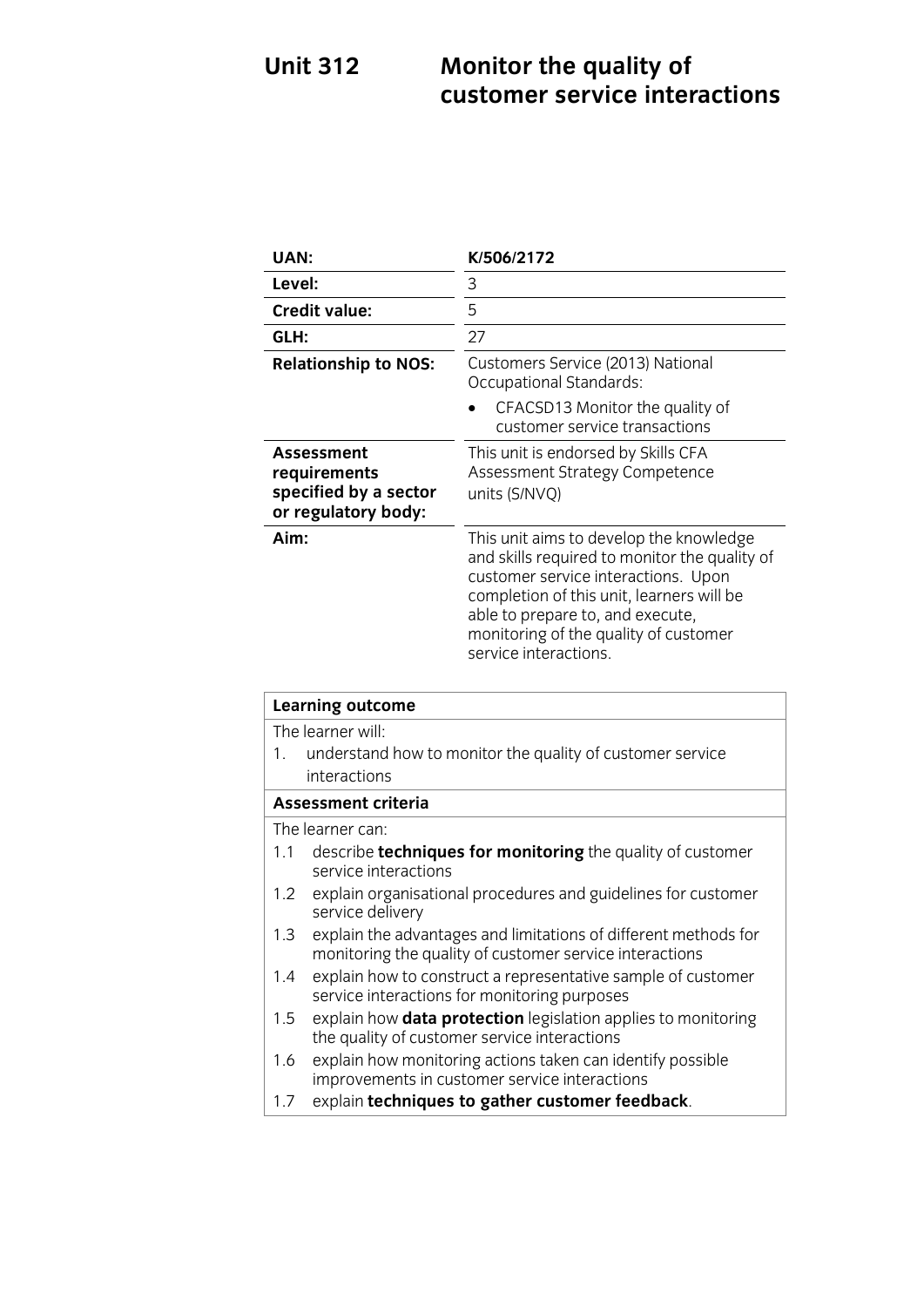### **Assessment guidance**

- listening to calls
	- reviewing written communication<br>• oetting direct feedback from custo
	- getting direct feedback from customers<br>• use of mystery shoppers
	- use of mystery shoppers

**Data Protection** Principles cover the collection and use of the data.

### **Techniques for gathering customer feedback:**<br>
• email

- email<br>• short
- short surveys
- full-length surveys
- $\bullet$  online
- face to face interviews
- focus groups
- comment boxes/cards
- social media
- telephone
- text

- **Existence may** be supplied by:<br> **e** professional discussion
	- reflective account
	- questioning
	- report on monitoring the quality of customer service
	- organisational procedures and guidelines\*

# **Learning outcome**<br>The learner will:

The learner will<br>2 bo ablo to be  $\frac{1}{2}$  be able to prepare to monotor the quality of customer services  $\frac{1}{2}$ interactions<br>Assessment criteria

The learner can:

- 2.1 identify the **criteria** against which the quality of customer service interactions will be monitored
- 2.2 specify a **sampling frame** that would provide information to meet monitoring objectives
- 2.3 select **monitoring techniques** that are capable of collecting the required information
- ensure that staff and customers are made aware of the fact that 2.4 ensure that staff and cu<br>they will be monitored.  $\frac{1}{\sqrt{2}}$  will be monitored.

## **Assessment guidance**

- industry standards
	- codes of practice
	- organisational standards/service offer/customer charter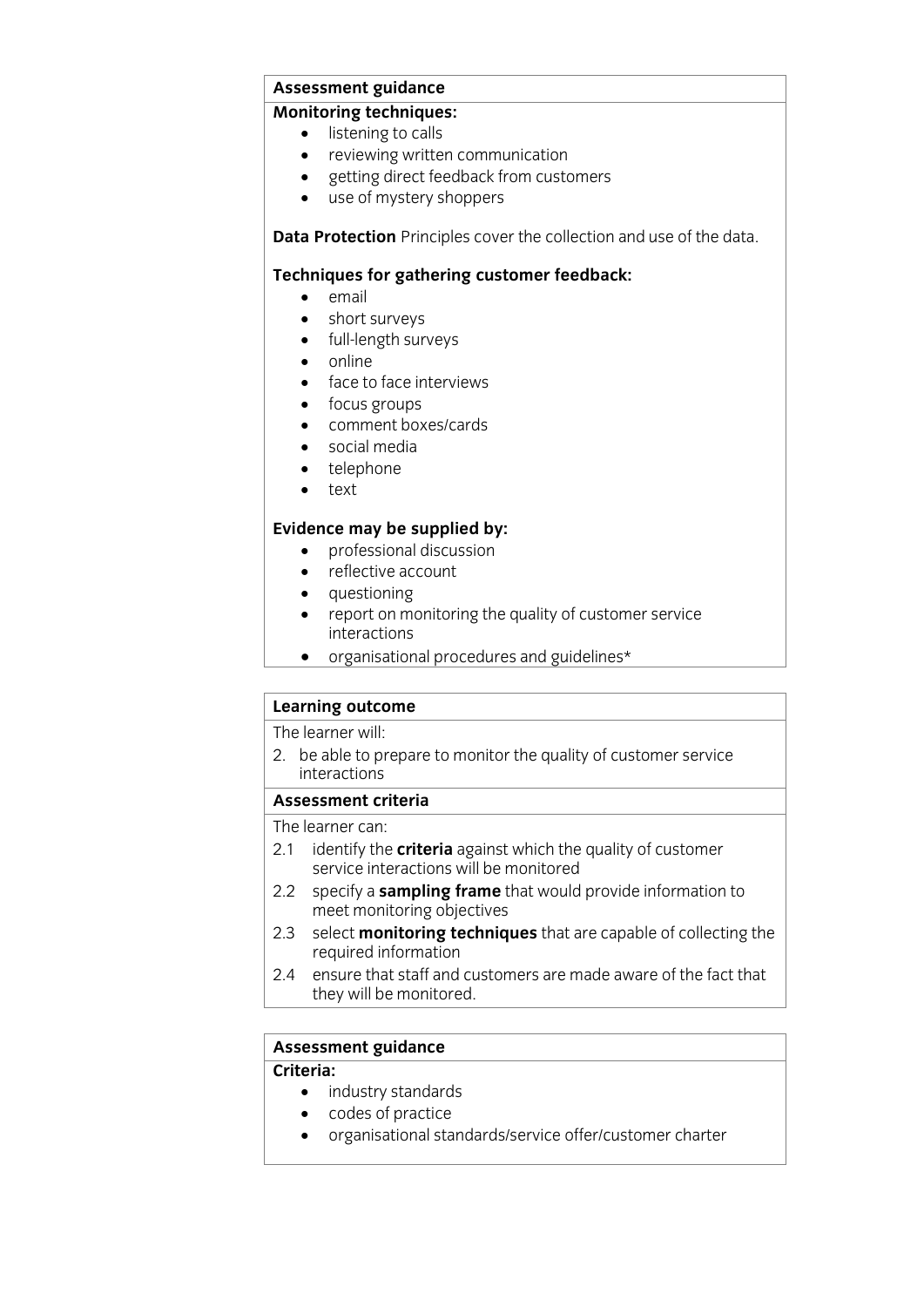**Sampling frame:**<br>The source from which the sample is drawn. It is a collection of data  $T_{\text{nom}}$  a sample from a sample.

- listening to calls
	- reviewing written communication
	- getting direct feedback from customers
	- use of mystery shoppers

- **Evidence** may be supplied by:
	- witness testimony
	- professional discussion
	- questioning
	- reflective account
	- monitoring criteria
	- sampling frame
	- monitoring techniques<br>• report on monitoring the
	- report on monitoring the quality of customer service
	- organisational policies and procedures\*

# **Learning outcome**<br>The learner will:

The learner will<br>3 bo ablo to m  $\frac{1}{2}$ . because the total to monitor the quality of customer service interactions interactions.

## **Assessment criteria**<br>The learner can:

- 3.1 monitor the quality of customer service interactions with minimal disruption to business
- 3.2 assess the quality of customer service interactions against agreed criteria
- 3.3 identify patterns and trends in colleagues' performance
- 3.4 give constructive feedback to colleagues on the quality of customer service interactions. customer service interactions.

# **Assessment guidance<br>Customer service interactions** are either:

- **Customer service**<br> **Customer:**<br> **Customer:** 
	- on the telephone
	- online
	- written
	- through social media

- **Existence may be supplied by:**<br> **o** observation
	- witness testimony
	- professional discussion
	- questioning
	- reflective account